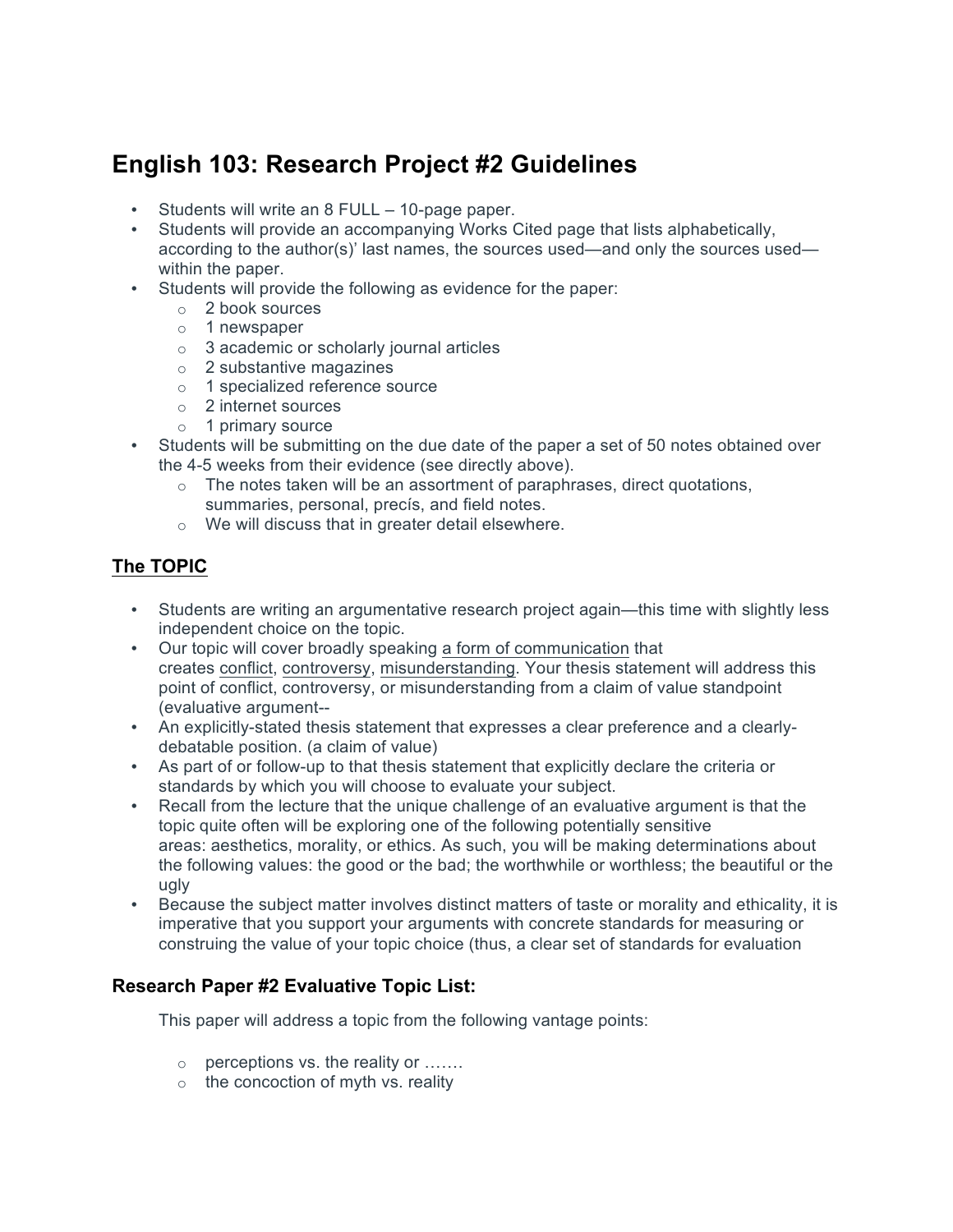Listed are possible topic choices to illustrate the bullet points above:

- See examples given below just to illustrate how broadly this topic can be defined. It can be construed in many, many ways.
- Should rappers be able to parody political figures in denigrating or potentially punitive ways without some repercussions? (For example, Snoop Dogg recently parodied Donald Trump in a video, and Trump declared that he should be jailed.)
- At what point is the First Amendment used to cover up offensive language and ideas that could conceivably be considered hate speech? Where do we define the line between the two? (For example, a Henry County Board member who was notorious for being an offensive individual was brought before the board to apologize to a lesbian couple whom he had ridiculed on Facebook.)
- The number of openly aggressive actions against Jewish cemeteries (knocking over headstones, painting swastikas, etc.) is increasing in prevalence. How has this form of communication—as hateful action, suggested by the increasing prevalence gained an open forum? What can or should be done about it?
- People argued about the Jan. 20th March suggesting that this monumental movement was against Donald Trump's presidency and thought it inappropriate. Others in favor of the march felt it to be an expression of solidarity toward all issues that are meaningful for women. Is overt protest a problem? It is a protected act, but as a form of communication, where is the controversy here?
- Having worked in the textbook industry as a freelance writer for some years—many years ago, I recognize fully that there is much more than educational imperative at work for creating the content of history books. Every state has a set of standards for how they want material presented and a material to be minimized if covered at all. Investigate the mythologies created by the textbook industry that lead to expurgating negative aspects of history and consequently, a scrubbed version of events. What is the problem when education is viewed through a political and cultural lens (state-level) rather than adhering to the historical truth.
- Evaluate series titles, such as Downton Abbey or The House of Elliot, or The Irish R.M. These very popular (once-upon-a-time) series were period pieces with lavish, elaborate settings, costuming, set designs, etc. all contributing to a sense of historical authenticity. An evaluation based on one show could address a whole range of possibilities: a message about Anglo-Irish relations, historical authenticity vs. dramatic cinematic intentions; undercurrents of feminism or contemporary messaging couched within these early 20th century settings (how realistic do you suppose? Is it anachronistic?). Downton Abbey was an enormous hit with U.S. audiences, so is there some sort of mythological reverence that we have for the rich/poor aristocracy of England—some fascination with a world that we couldn't possibly relate to . . . castles, queens, hunts, etc.
- Evaluate the influence of rap music—for the good or bad---on our culture. Are the perceptions unfairly negative from certain populations? If a fan, what could you present as a case to those who view this music unfavorably—to foster appreciation for this music as an art form? Address the perceptions and mythologies surrounding rap music and reveal the truth to an audience who doesn't understand.
- Address the perceptions or mythologies of feminism (second-wave, third-wave, fourthwave—whichever timeframe you choose to focus on). Often the truth behind the movements were skewed by outside forces who didn't understand and chose to denigrate instead. Through the maligning campaign, feminism was mythologized and morphed into something else. On the other hand, active members of the second-wave movement, for example, didn't exactly help dispel those negative perceptions either. In this evaluation,